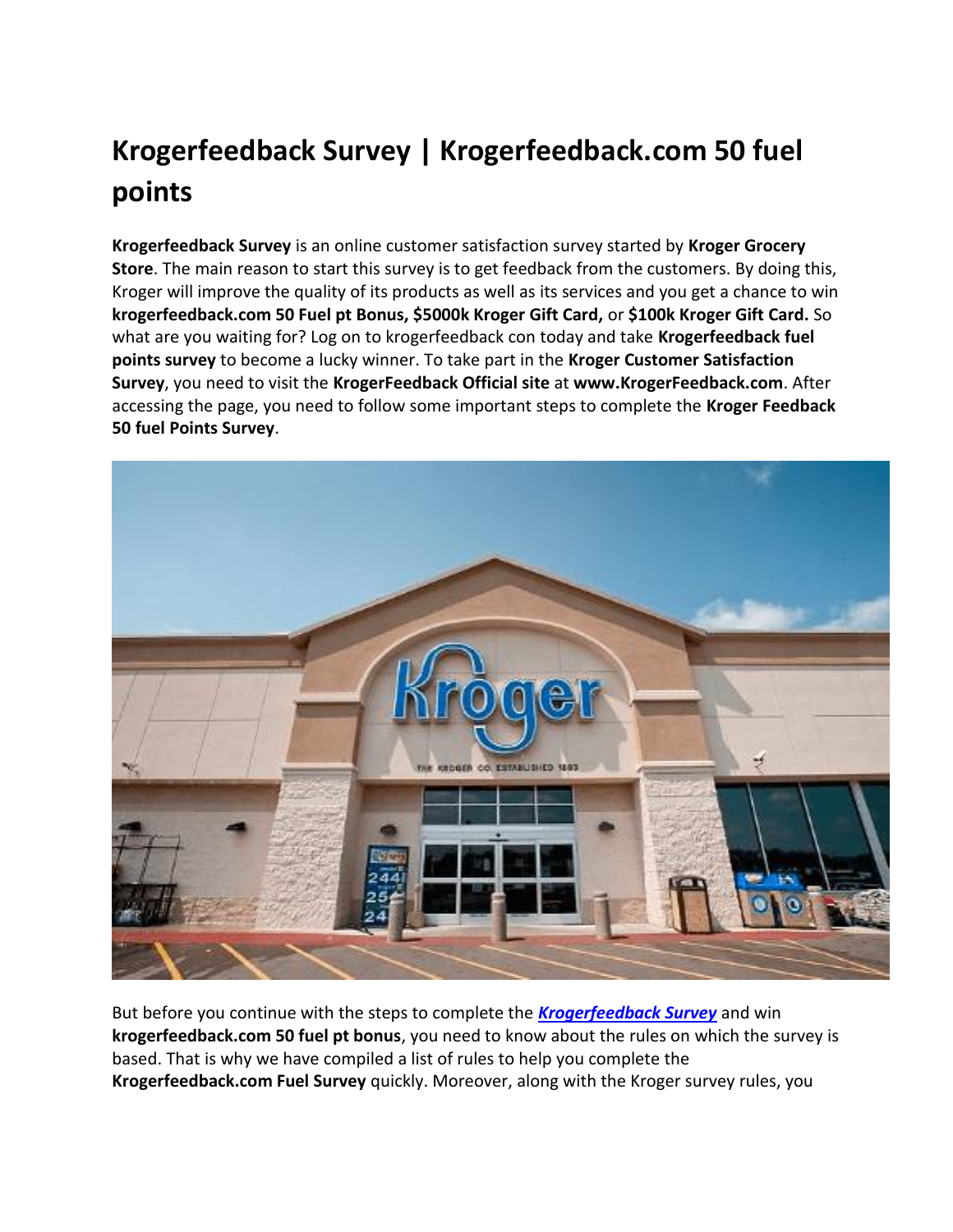may also like to read the requirements as well. So make sure to follow the lists given below and then continue with the steps to complete the survey.

#### **More Surveys:**

- [Family Dollar Survey](https://infotainmentlab.com/family-dollar-survey/)
- [DGCustomerFirst Survey](https://infotainmentlab.com/dgcustomerfirst-survey/)
- [JackListens Survey](https://infotainmentlab.com/jacklistens-survey/)
- [Tell Pizza Hut Survey](https://infotainmentlab.com/tell-pizza-hut-survey/)
- [Total Wine Survey](https://infotainmentlab.com/total-wine-survey/)

### **What Are the Rules & Requirements For Krogerfeedback Survey?**

Following are the important rules and requirements that you must follow to complete the **Survey for Kroger Fuel 50 Points** at **www.KrogerFeedback.com**.

#### **Krogerfeedback 50 Fuel Points Survey Rules:**

- You can also take part in **Krogerfeedback.com 50 Fuel Points Survey** through Kroger survey receipt or via Mail
- Your age must be 18 or more to take part in the **Kroger Survey**
- More so, you should be a legal resident of one of the 50 United States (excluding Florida, New York, Rhode Island) or the state of Columbia ("U.S")
- Furthermore, you can use a single purchase receipt to receive one entry in **Krogerfeedback.com 50 fuel points survey**
- Regardless of the type of entry, only 1 entry is allowed per day
- If more than 1 entry is received having the same name, email, and phone no. the participant will be disqualified
- Also, employees of Kroger Grocery Store and their close relatives are not allowed to enter the KrogerFeedback gaspoints Survey
- All taxes are the sole responsibility of the winner
- For Mail entry to **Krogerfeedback fuel points Survey**, you need to write Your Name, Valid Email Address, Streed Address, City, State, Zip Code, Telephone Number, and Date of Birth on a 3½"x5 postcard and send it to "**The SMG Kroger Survey Sweepstakes, PO Box 251328, West Bloomfield, MI 48325"**

#### **Requirements for KrogerFeedback Fuel Points Survey:**

- You must have a valid purchase receipt from the Kroger Grocery Store
- Moreover, you will need a device connected to an active internet connection
- Furthermore, you must also be able to understand the English or Spanish language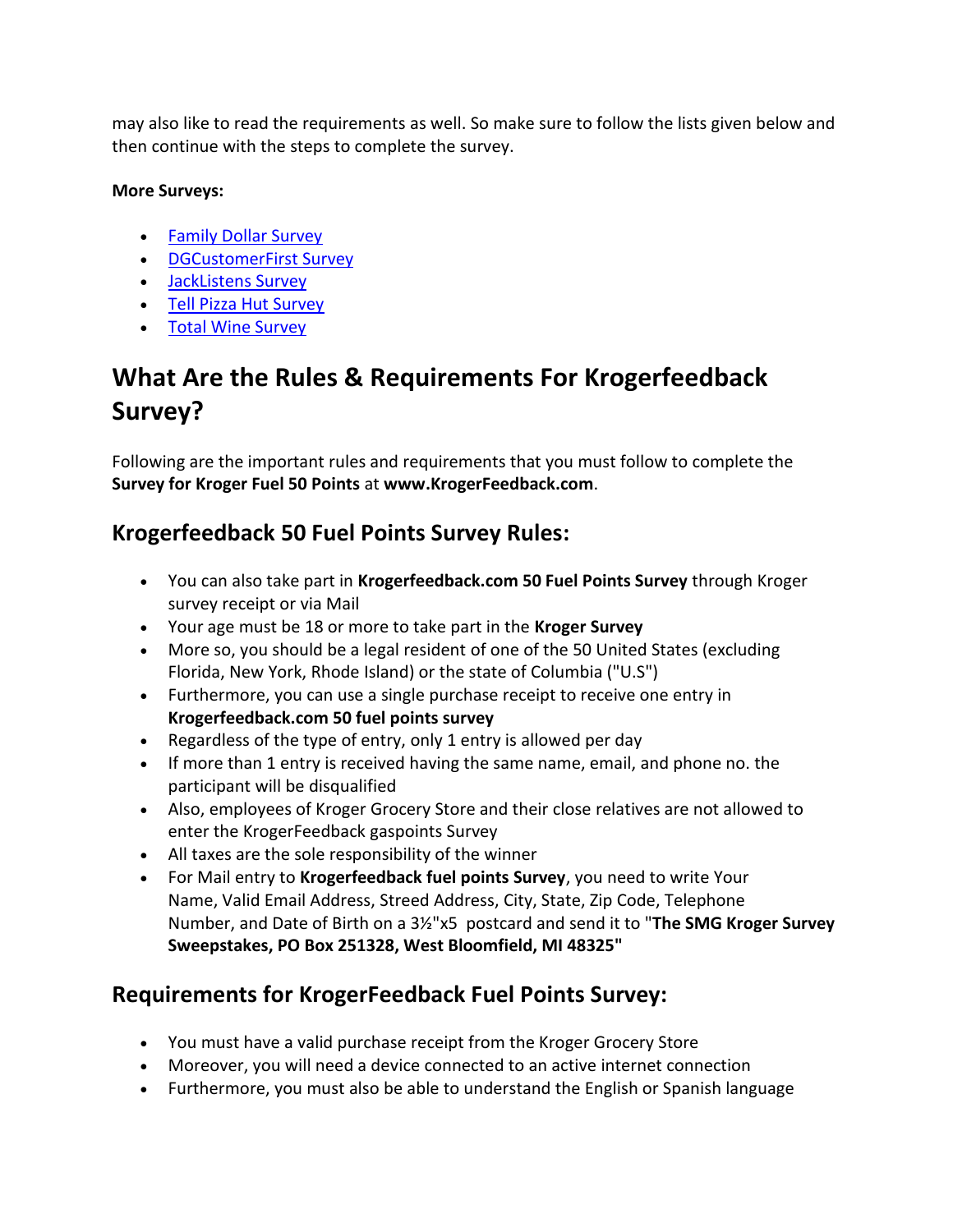- More so, you should know the valid web address to access the Krogerfeedback Website
- *[www.KrogerFeedback.com](https://www.krogerstoresfeedback.com/)*

### **Kroger Feedback 50 fuel Points Survey Reward**

After completing the **KrogerFeedback Survey** at **www.KrogerFeedback.com**, you will receive an entry in the **www.krogerfeedback.com Monthly Sweepstakes** to win the following rewards:

- **\$5000 Kroger Gift Card**
- **\$1000 Kroger Gift Card**
- **Kroger 50 Fuel Points Bonus**

So make sure to follow the steps given below and complete the survey today.

#### **How to Enter KrogerFeedback.com 50 Fuel Pt Bonus Survey?**

Follow the instructions given below to complete the Kroger Customer Satisfaction Survey.

 First of all, you need to visit the KrogerFeedback Survey website at *[www.KrogerFeedback.com](https://www.krogerstoresfeedback.com/)*

| Kroger FredMeyer. Trus with Differ CityMathst Chings Vand                                                                                                                                                                          | <b>Smith's</b>                                                                                                                                              |
|------------------------------------------------------------------------------------------------------------------------------------------------------------------------------------------------------------------------------------|-------------------------------------------------------------------------------------------------------------------------------------------------------------|
| Baker's Foons Co Over Goubes Owen's Co Ruler Food Less Copps<br>metro.e<br>market<br>MARIANO'S. Pick in Save                                                                                                                       |                                                                                                                                                             |
| Welcome to the Kroger Customer Satisfaction Survey.<br>Load Accessibility Friendly Version<br>Please fill in the following information from your receipt.<br>Date:<br>$ \sqrt{ \cdot }$ $ \sqrt{ \cdot }$<br>Time:<br>3) Entry ID: | Go to www.kronerfeedback.com<br>in the next 7 days and<br>enter the information below:<br>Date: 05/29/19<br>Time: 05:01pm<br>Entry ID: 014-695-15-858-88-28 |
| I do not have a survey Entry ID on my receipt.<br><b>Start</b><br><b>Español</b>                                                                                                                                                   | <b>SMG Terms of Service SMG Privacy Policy</b>                                                                                                              |
| @ 2021 SMG. All rights reserved.                                                                                                                                                                                                   | Privacy Policy Sweepstakes Rules Sweepstakes Winners                                                                                                        |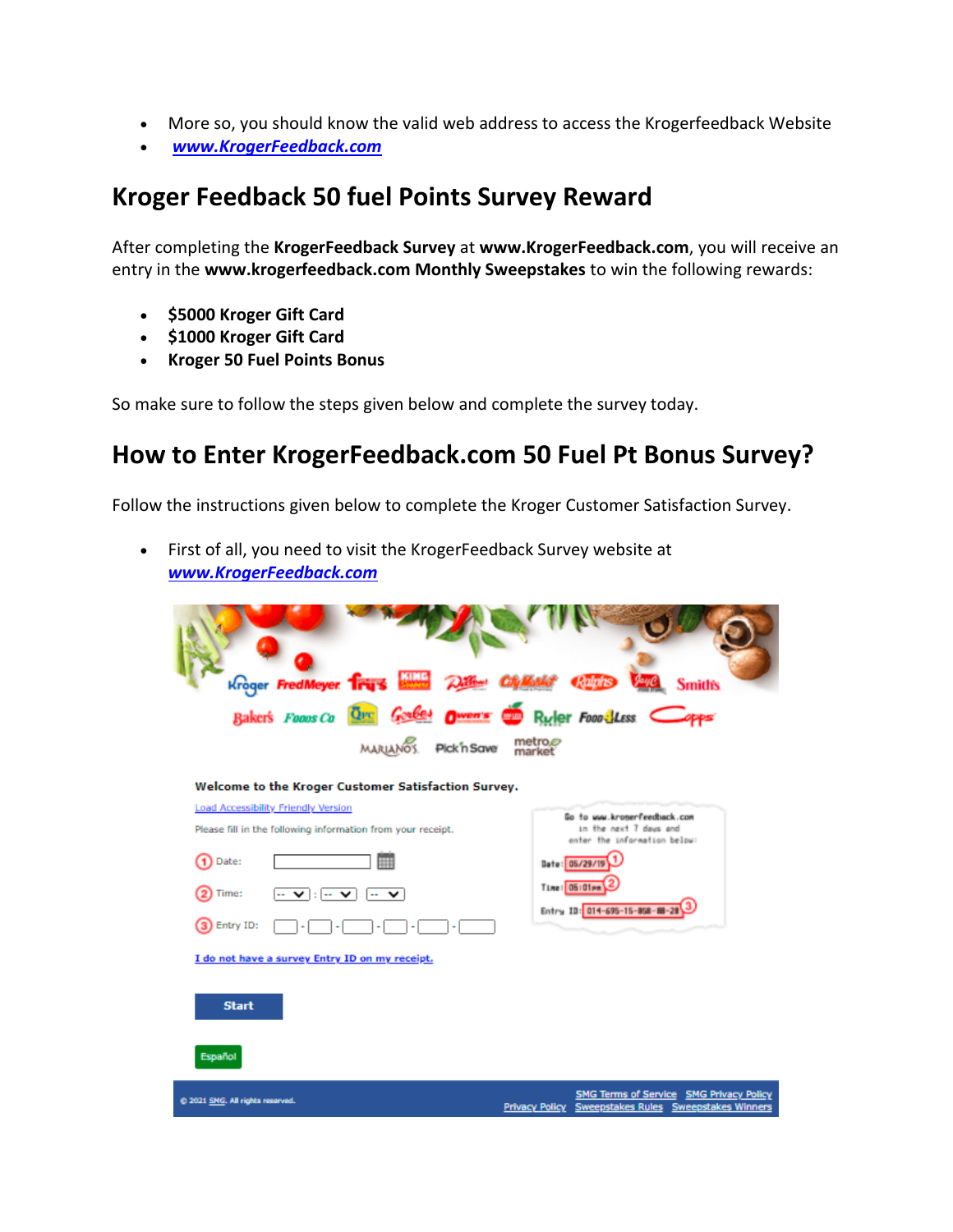On the website, you need to enter the Date and Time of your visit and Entry ID from the Kroger purchase receipt



- Then click the "Start" button and then some questions will appear on your device's screen
- All the questions in the **Kroger Feedback 50 fuel Points Survey** will be based on your last visit
- So make sure to answer all the questions in the survey according to the experience you had
- After answering all the questions, you will be asked to enter your personal information
- At the end of the survey, you will receive an entry in the www.krogerfeedback.com Monthly Sweepstakes to win a Kroger \$5000 or \$1000 Gift Card

## **Contact Information**

If you have any questions, complaints, or suggestions, feel free to get in touch with Kroger Customer Service by using the contact details given below.

- www.krogerfeedback.com Phone Number: *1-800-576-4377*
- Timing: *Mon through Fri, 8:00 am to Midnight EST, and Sat and Sun, 8:00 am to 9:30 pm EST*

### **Important Links**

- Kroger Official Website: *[www.kroger.com](https://www.kroger.com/)*
- KrogerFeedback Survey Website: *[www.KrogerFeedback.com](https://www.krogerstoresfeedback.com/)*
- Facebook: *<https://www.facebook.com/Kroger>*
- LinkedIn: *<https://www.linkedin.com/company/kroger>*
- Twitter: *<https://twitter.com/kroger>*